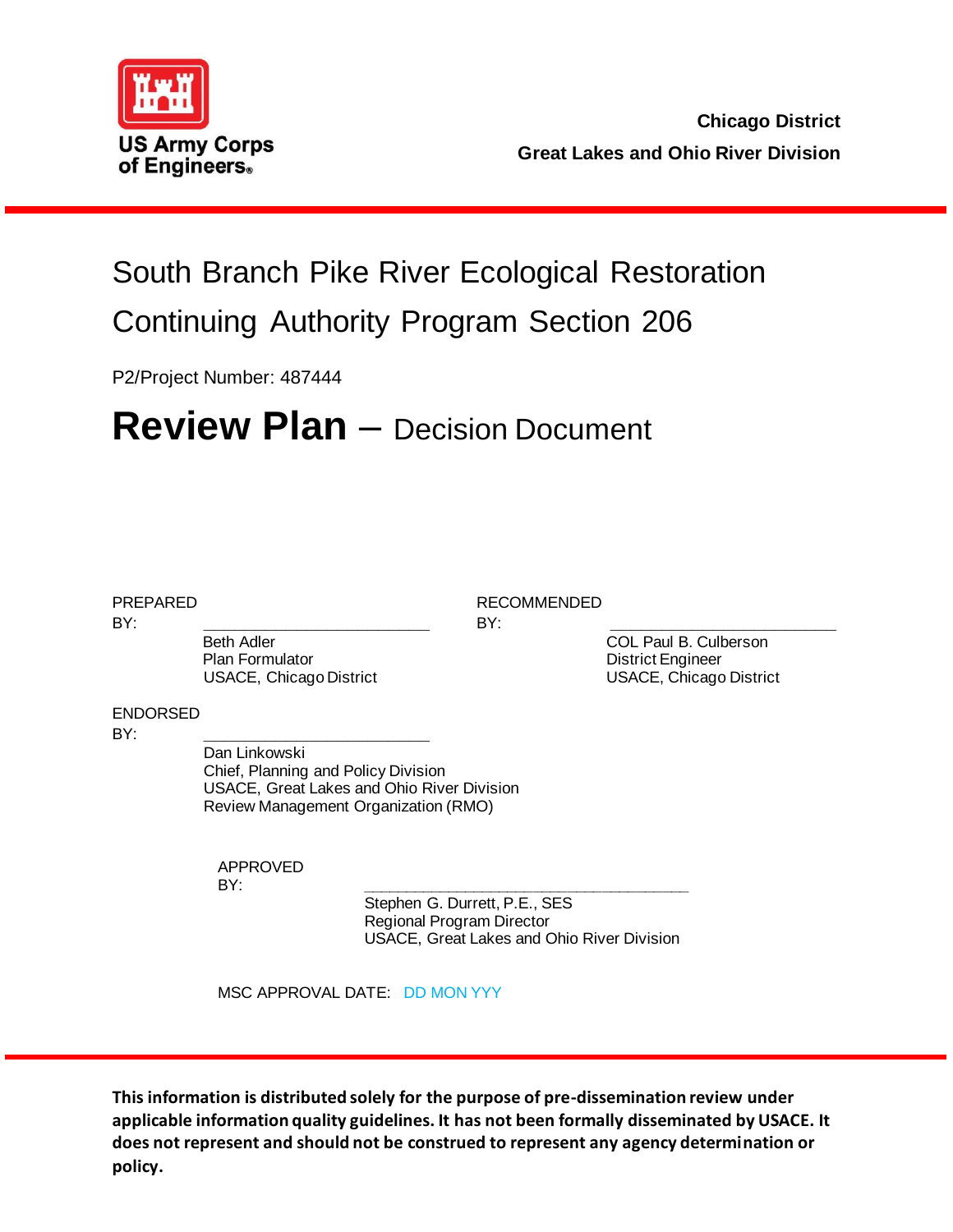#### 1. **PURPOSE, AUTHORITY, STUDY DESCRIPTION, AND PRODUCTS**

- a. Purpose. This review plan defines levels and scopes of review required for the feasibility phase products.
- b. Authority. Continuing Authorities Program (CAP). Section 206 of the Water Resources Development Act (WRDA) 1996 as amended for Aquatic Ecosystem Restoration [Public Law 104-303-0CT 12, 1996].
- c. Study Description. The goal for this project is to restore the aquatic ecosystem within the South Branch Pike River to a more natural condition. The river exhibits flashy and powerful discharges with significant aggradation and degradation of the streambed and the surrounding wetlands. Bank stability is low and there is significant erosion during high flow conditions. Restoration efforts would include: improving in-stream fishery habitat and wildlife habitat by enhancing wetland and upland habitat within the river corridor while decreasing flooding impacts, enhancing water quality, and repairing bank erosion. These objectives would be accomplished by the following measures: the creation of scarce wet-mesic and upland prairie, sedimentation reduction, providing emergent/submergent habitat, improving in-stream fishery habitat and establishing native vegetation to stabilize the river banks and provide habitat. The Feasibility Study Report (FS) would complete the plan formulation process, identify cost effective plans for ecosystem restoration purposes and complete feasibility level design of the recommended plan. The FS will serve as the decision document for the approval of construction funding. The sponsor has started or completed the following data collection activities as work-in-kind (WIK) under an existing Memorandum of Understanding (MOU) dated March 16, 2018, for work provided or performed prior to the execution of a Project Partnership Agreement between the sponsor and U.S. Army Corps of Engineers (USACE).
	- Southeastern Wisconsin Regional Planning Commission (SEWRPC) Hydraulic Modeling - complete
	- Phase I Environmental Site Assessment (ESA) complete
	- Geotechnical Site Investigation Report complete
	- Applied Ecological Services (AES) Wetland Delineation in progress
	- Sediment Characterization planned
	- Hydraulic Structural Survey complete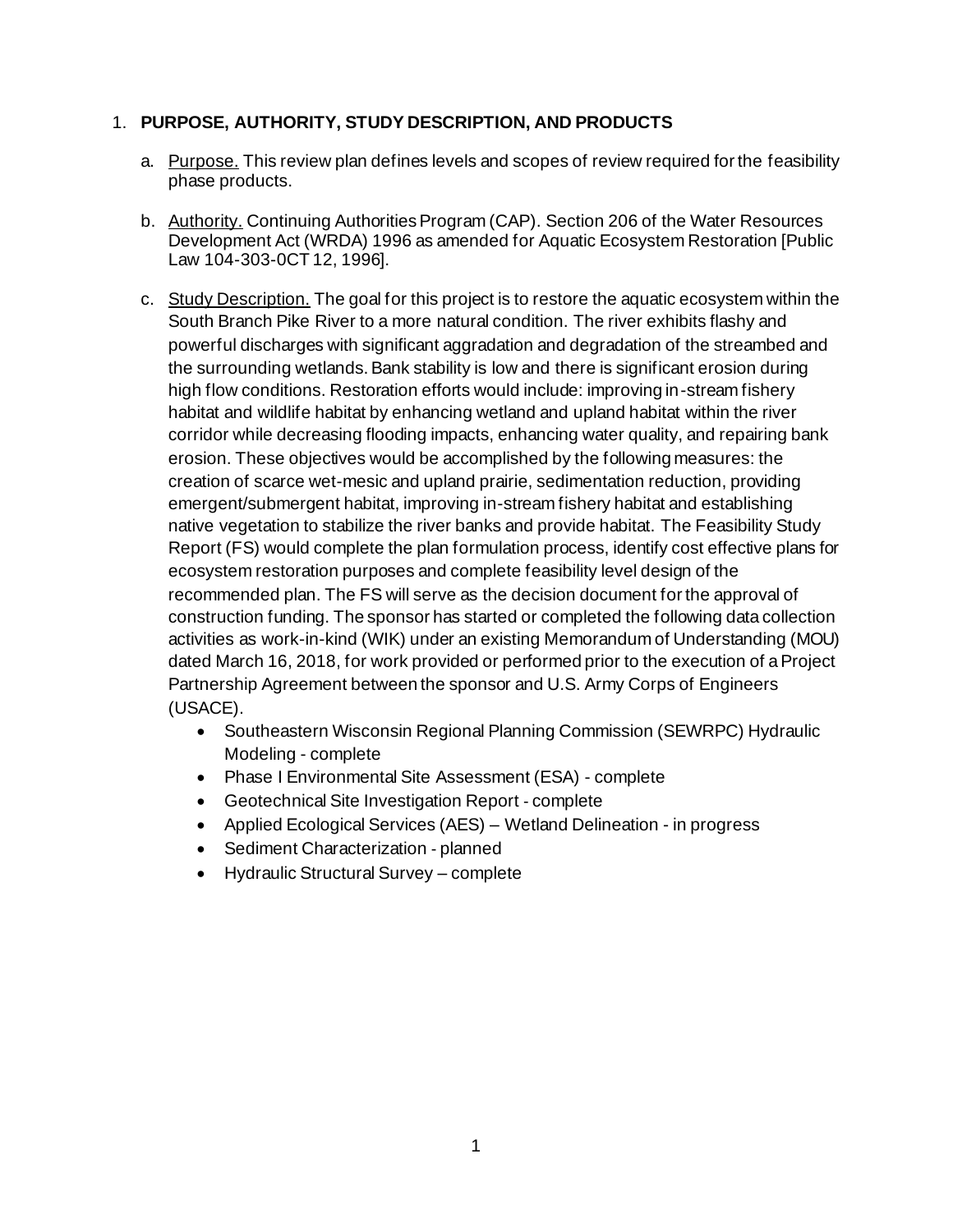#### d. Products.

| Table 1. List of Products to Be Prepared and Reviewed                                                                                                                      |                              |                                       |            |                       |                  |
|----------------------------------------------------------------------------------------------------------------------------------------------------------------------------|------------------------------|---------------------------------------|------------|-----------------------|------------------|
|                                                                                                                                                                            | <b>Prepared</b>              | <b>Type of Review to be Performed</b> |            |                       |                  |
| <b>Product / Document</b>                                                                                                                                                  | <b>By</b>                    | <b>DQC</b>                            | <b>ATR</b> | Type I<br><b>IEPR</b> | Policy/<br>Legal |
| Detailed Project Report (DPR) and<br>Environmental Assessment (Main Report /<br>Integrated DPR/EA)                                                                         | In-house<br><b>Resources</b> | X                                     | X          |                       | X                |
| Civil / Structural Engineering Appendix A                                                                                                                                  | In-house<br><b>Resources</b> | X                                     | X          |                       | X                |
| Cost Estimate Appendix B                                                                                                                                                   | In-house<br><b>Resources</b> | X                                     | X          |                       | X                |
| Real Estate Plan Appendix C                                                                                                                                                | In-house<br><b>Resources</b> | X                                     | X          |                       | X                |
| Geotechnical Engineering Appendix D                                                                                                                                        | In-house<br>Resources        | $\sf X$                               | X          |                       | X                |
| <b>HTRW Assessment Appendix E</b>                                                                                                                                          | In-house<br><b>Resources</b> | X                                     | X          |                       | X                |
| Monitoring and Adaptive Management Plan<br>Appendix F                                                                                                                      | In-house<br><b>Resources</b> | X                                     | X          |                       | X                |
| Planning Information Appendix G                                                                                                                                            | In-house<br><b>Resources</b> | X                                     | X          |                       | X                |
| 404(b)(1) Analysis Appendix H                                                                                                                                              | In-house<br><b>Resources</b> | X                                     | X          |                       | X                |
| Hydrology and Hydraulic (H&H)<br><b>Engineering Appendix I</b>                                                                                                             | In-house<br><b>Resources</b> | $\mathsf{X}$                          | X          |                       | X                |
| <b>Environmental Coordination Appendix J</b><br>Including:<br>• Summary of Comments & Responses<br>from Public and Agency Review<br>• FONSI<br>• Cultural Resources Report | In-house<br><b>Resources</b> | X                                     | X          |                       | X                |

#### **2. REVIEW REQUIREMENTS**

a. Types of Review. The feasibility phase activities and documents are required to be reviewed in accordance with ER 1110-1-12 and EC 1165-2-217. Based upon the factors under each heading, this study will undergo the reviews identified and described below.

(1) District Quality Control (DQC): DQC procedures will be performed and formally documented for all study products, including supporting documents.

- The District will perform and manage DQC procedures in accordance with the District DQC process.
- DQC will be documented with a summary report / certification.
- Supervisors within each area of responsibility will assign appropriate, qualified staff to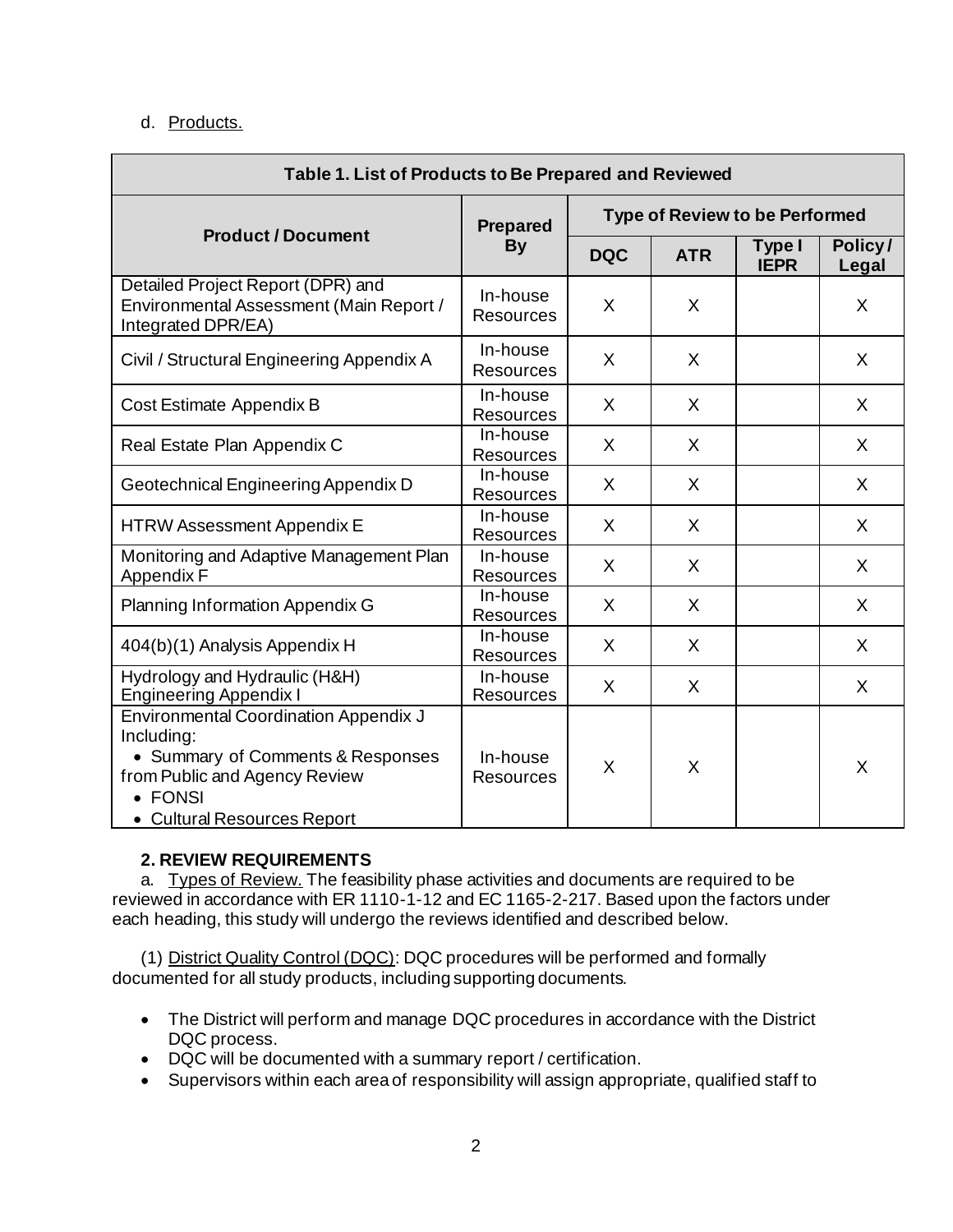perform QC on their respective products. Personnel performing QC shall have the necessary expertise to address compliance with Corps policy.

• The following disciplines will be playing a critical role in the DQC for this flood risk management study:

| Table 2a. DQC Team Technical Disciplines and Expertise |                                   |                                     |  |  |
|--------------------------------------------------------|-----------------------------------|-------------------------------------|--|--|
| <b>Technical Discipline</b>                            | <b>Peer DQC Reviewer</b>          | <b>Chief Level DQC</b><br>Reviewer* |  |  |
| Plan Formulation                                       |                                   | PDB-M Chief                         |  |  |
| <b>Civil Engineer</b>                                  | Each peer-level DQC reviewer will | <b>ENG-C Chief</b>                  |  |  |
| <b>Cost Estimator</b>                                  | have no production role in the    |                                     |  |  |
| <b>Real Estate Specialist</b>                          | study/project and will have the   | <b>RE Chief (Regional)</b>          |  |  |
| Biologist/Cultural                                     | necessary expertise/experience to | PDB-R Chief                         |  |  |
| <b>Resources</b>                                       | thoroughly review the study       |                                     |  |  |
| <b>Geotechnical Engineer</b>                           | products identified in Table (1). | ENG-G                               |  |  |
| <b>Hydraulic Engineer</b>                              |                                   |                                     |  |  |
| <b>Environmental Engineer</b>                          |                                   | <b>ENG-H Chiefs</b>                 |  |  |

\*Need to update the DQC reviewer office symbols.

(2) Agency Technical Review (ATR): ATR will be scaled to a level commensurate with the risk and complexity of the products to be reviewed. The ATR will assess whether the analyses presented are technically correct and comply with published USACE guidance, and that the document explains the analyses and results in a reasonably clear manner for the public and decision makers. ATR is mandatory for all decision documents (including supporting data, analyses, environmental compliance documents, etc.).

- ATR is managed within USACE by the designated RMO and is conducted by a qualified team from outside the home district that is not involved in the day-to-day production of the project/product.
- ATR teams will be comprised of senior USACE personnel.
- All ATR reviewers must be certified to perform ATR by USACE. Multiple disciplines may be covered by a single reviewer based on appropriate experience, expertise, and certification.
- The team lead will be from outside LRD.
- The ATR review will be documented using DrChecks, and an ATR Summary Report and certification will be completed.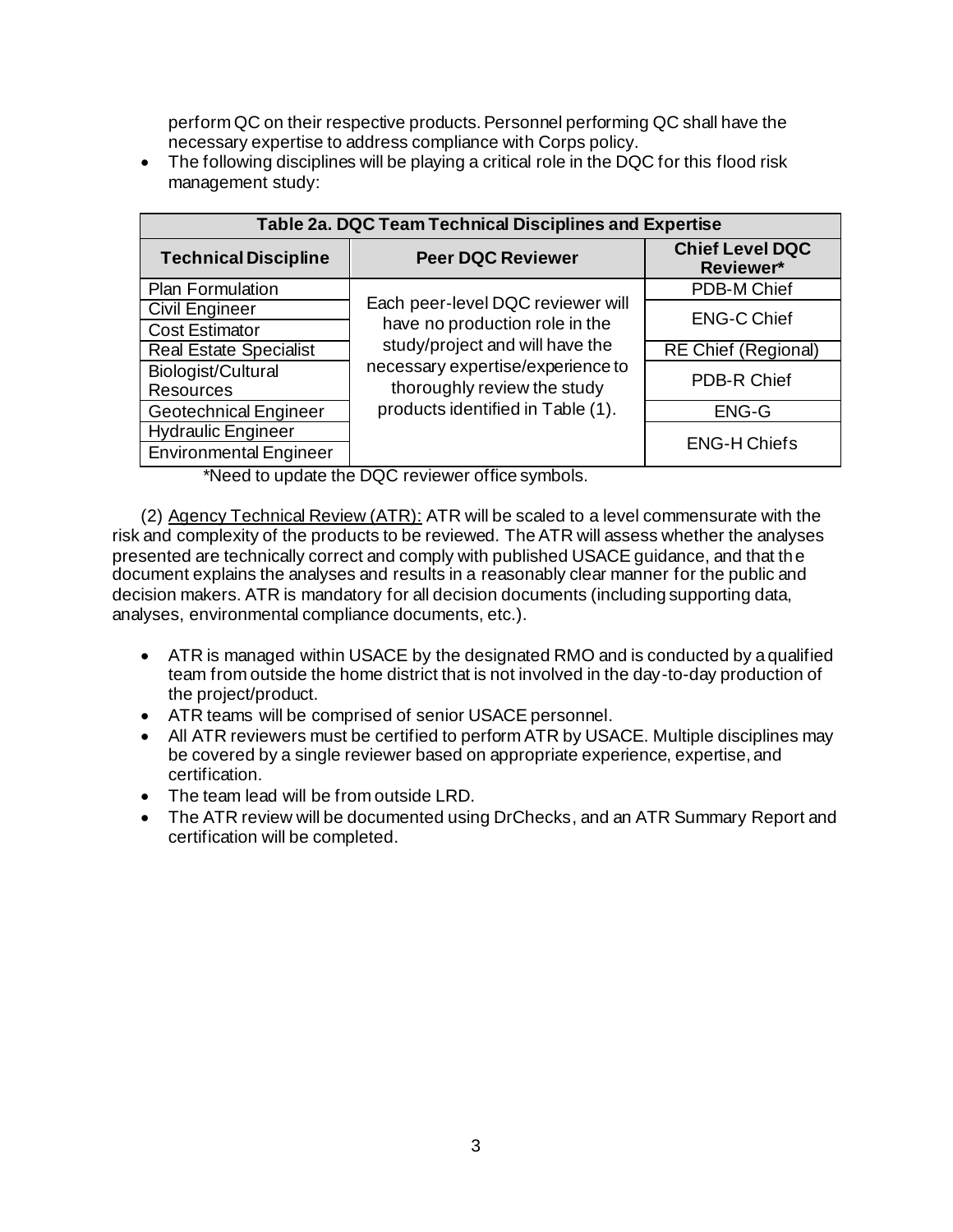| Table 2b. ATR Technical Disciplines and Expertise Required |                                                                                                                                                                                                                                                                                                                                                  |                                                                                                                                                   |  |
|------------------------------------------------------------|--------------------------------------------------------------------------------------------------------------------------------------------------------------------------------------------------------------------------------------------------------------------------------------------------------------------------------------------------|---------------------------------------------------------------------------------------------------------------------------------------------------|--|
| <b>ATR</b><br><b>Disciplines</b>                           | <b>Expertise Required</b>                                                                                                                                                                                                                                                                                                                        | <b>Justification/Rationale</b>                                                                                                                    |  |
| <b>ATR Lead</b>                                            | The ATR lead should be a senior professional<br>preferably with experience in preparing CAP<br>Section 206 decision documents and conducting<br>ATR. The lead should also have the necessary<br>skills and experience to lead a virtual team<br>through the ATR process. The ATR lead may<br>also serve as a reviewer for a specific discipline. | Coordinate all ATR activities.                                                                                                                    |  |
| <b>HTRW</b>                                                | This expertise is not anticipated to be required<br>on this ATR Team.                                                                                                                                                                                                                                                                            | A Phase 1 Environmental Site<br>Assessment (ESA) has been<br>completed by the NFS.                                                                |  |
| Plan Formulation                                           | The Planning Reviewer should be a senior<br>aquatic ecosystem restoration specialist and<br>experienced in preparing CAP Section 206<br>projects.                                                                                                                                                                                                | This is a CAP 206 project.                                                                                                                        |  |
| Economics                                                  | This expertise is not anticipated to be required<br>on this ATR Team.                                                                                                                                                                                                                                                                            | No quantitative economic<br>analysis for CAP 206 projects.                                                                                        |  |
| Mechanical<br>Design                                       | This expertise is not anticipated to be required<br>on this ATR Team.                                                                                                                                                                                                                                                                            | Do not anticipate pump houses<br>will be included in measures and<br>alternatives.                                                                |  |
| Civil Design<br>Engineering                                | The Civil Engineering Reviewer should be<br>experienced in designing ecosystem restoration<br>projects.                                                                                                                                                                                                                                          | This is a CAP 206 project, which<br>is an aquatic ecosystem<br>restoration project.                                                               |  |
| <b>Structural</b><br>Design<br>Engineering                 | This expertise is not anticipated to be required<br>on this ATR Team.                                                                                                                                                                                                                                                                            | No structural alternatives<br>expected to be considered.                                                                                          |  |
| Geotechnical<br>Engineering                                | The Geotechnical Reviewer should be<br>experienced in slope stability to review<br>GeoStudio slope stability results.                                                                                                                                                                                                                            | Stream banks in some areas are<br>currently unstable. A model will<br>be developed to analyze the<br>stability of proposed new channel<br>slopes. |  |
| Environmental<br>(NEPA)                                    | The Environmental Reviewer should be<br>experienced in analysis of impacts as required<br>by the National Environmental Policy Act<br>(NEPA), Section 7 Consultation, Section 106                                                                                                                                                                | The DPR will contain an<br>environmental assessment.                                                                                              |  |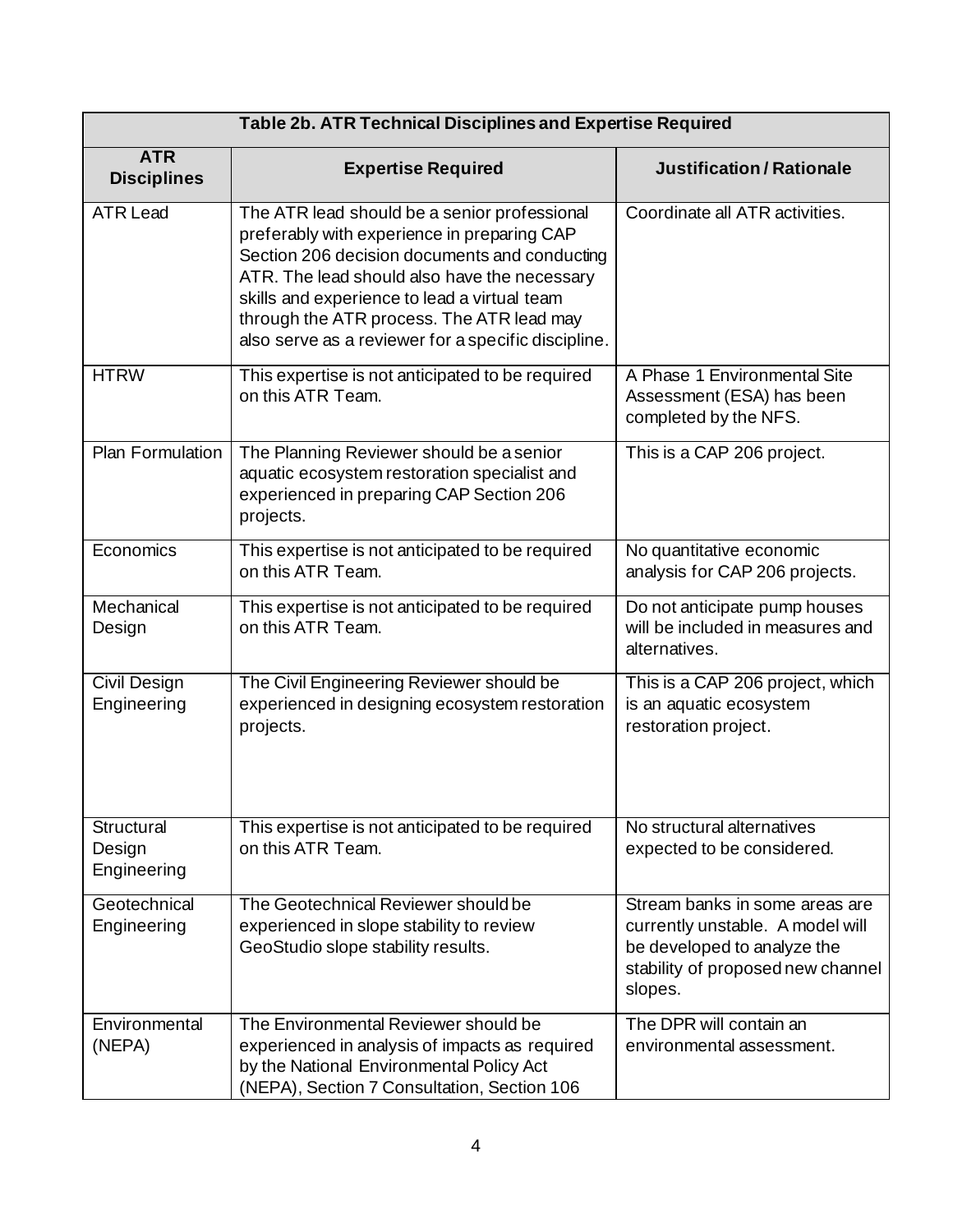|                                           | Consultation, and other applicable laws,<br>regulations, executive orders and policy.                                                                                                                                             |                                                                                                                                                                                                                                                                                                                                                                                                                                                                                                                                                                                       |
|-------------------------------------------|-----------------------------------------------------------------------------------------------------------------------------------------------------------------------------------------------------------------------------------|---------------------------------------------------------------------------------------------------------------------------------------------------------------------------------------------------------------------------------------------------------------------------------------------------------------------------------------------------------------------------------------------------------------------------------------------------------------------------------------------------------------------------------------------------------------------------------------|
| Hydrology and<br>Hydraulic<br>Engineering | The Hydrology and Hydraulic Engineering<br>Reviewer should be an expert in the field of<br>hydraulics and have a thorough understanding<br>of open channel one-dimensional and two-<br>dimensional unsteady flow hydraulic models | Developing a model for stream<br>flow.                                                                                                                                                                                                                                                                                                                                                                                                                                                                                                                                                |
| Climate<br>Preparedness<br>and Resiliency | Climate reviewer should be an expert in<br>performing climate analysis on ecosystem<br>restoration projects.                                                                                                                      | As required by Engineering and<br><b>Construction Bulletins (ECB)</b><br>2018-14, at least one member of<br>an ATR Team for projects<br>covered by this ECB will be<br>Climate Preparedness and<br>Resiliency (CRP) certified. The<br><b>CRP Community of Practice</b><br>(CoP) may help identify those<br>who can perform, assist, or<br>review qualitative assessments.<br>The CRP Reviewer must be<br>certified by the CRP CoP in the<br><b>USACE Certification and Access</b><br>Program (CERCAP). The CRP<br>reviewer may also serve as a<br>reviewer for a specific discipline. |
| Cost<br>Engineering<br>Reviewer           | Experience preparing costs of ecosystem<br>restoration projects.                                                                                                                                                                  | A Cost Engineering reviewer is<br>required by the Cost Mandatory<br>Center of Expertise (MCX). A<br>Cost MCX staff member or Pre-<br>Certified Professional will be<br>assigned by the Walla Walla<br>MCX. Cost engineers performing<br>the review should be well versed<br>in ecosystem features and<br>methods generally including<br>concepts of construction in a<br>riverine environment, glacio-<br>fluvial stone material sources,<br>invasive plant species                                                                                                                   |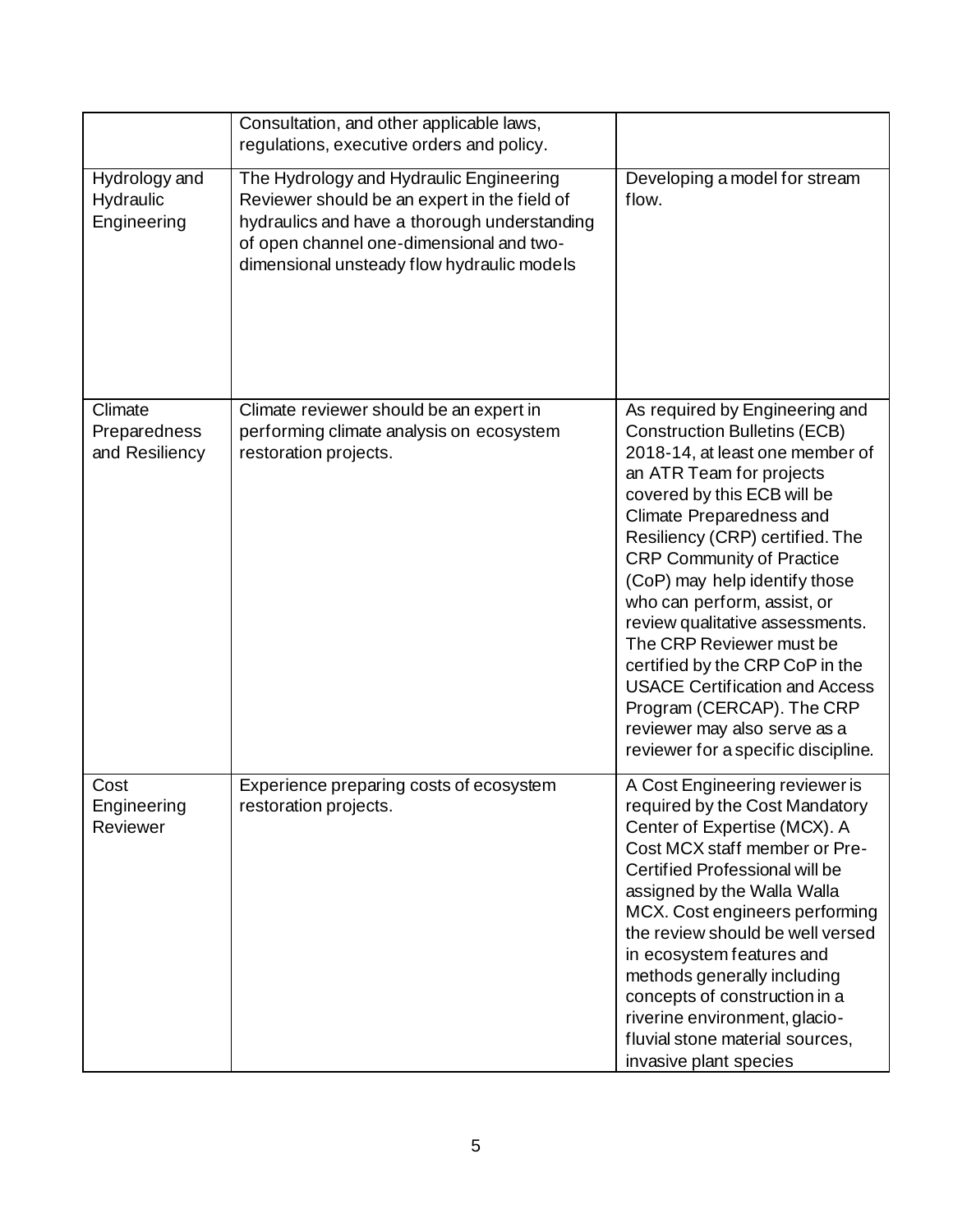|                                |                                                                                    | eradication, and native planting<br>and establishment.                               |
|--------------------------------|------------------------------------------------------------------------------------|--------------------------------------------------------------------------------------|
| <b>Real Estate</b><br>Reviewer | Experience with preparing real estate plans for<br>ecosystem restoration projects. | Ensure the REP conforms to the<br>real estate regulations, policies<br>and guidance. |

(3)Type I Independent External Peer Review (IEPR): A Type I IEPR is not required based on the mandatory triggers outlined in the Memorandum for Major Subordinate Command (MSC) and District Commanders dated April 05, 2019; the memorandum provides interim guidance on streamlining IEPR for improved civil works product delivery. Paragraph 4 states a project study may be excluded from Type I IEPR if the project does not meet any of the three mandatory IEPR triggers. This feasibility study does not meet any of the three mandatory IEPR triggers for the following reasons:

- The estimated total cost of the project, including mitigation costs, is not greater than \$200 million.
- The Governor of Wisconsin has not requested a peer review by independent experts.
- The study is not controversial due to significant public dispute over size, nature, or effects of the project or the economic or environmental costs or benefits of the project.

When none of the three mandatory triggers for IEPR are met, MSC Commanders have the discretion to conduct IEPR on a risk-informed assessment of the expected contribution of IEPR to the project. An IEPR would not provide additional benefit to the study for the following reasons:

- a. This study does not include the development or use of any novel methods.
- b. This project does not pose likely threats to health and public safety.
- c. There is no anticipated inter-agency interest.
- d. Chicago District has not received a request from the head of any Federal or State agency for an IEPR.
- e. The proposed project is not anticipated to have unique construction sequencing or a reduced or overlapping design construction schedule.

(4) Type II Independent External Peer Review (IEPR): Type II IEPR, or Safety Assurance Review (SAR), is managed outside the USACE and is conducted on design and construction activities for hurricane, storm, and flood risk management projects or other projects where existing and potential hazards pose a significant threat to human life. Since this document does not involve life safety concerns, as confirmed by the LRC Chief of Engineering and Construction in the District Chief of Engineering Assessment of Life-Safety Risk, a Type II IEPR would not be considered.

(5) Policy and Legal Review: All decision documents will be reviewed for compliance with law and policy. Guidance for policy and legal compliance reviews is addressed in Appendix H, ER 1105-2-100.

- (6) Public Participation.
- a. A public involvement program will be included to satisfy NEPA requirements and solicit public and government agency input.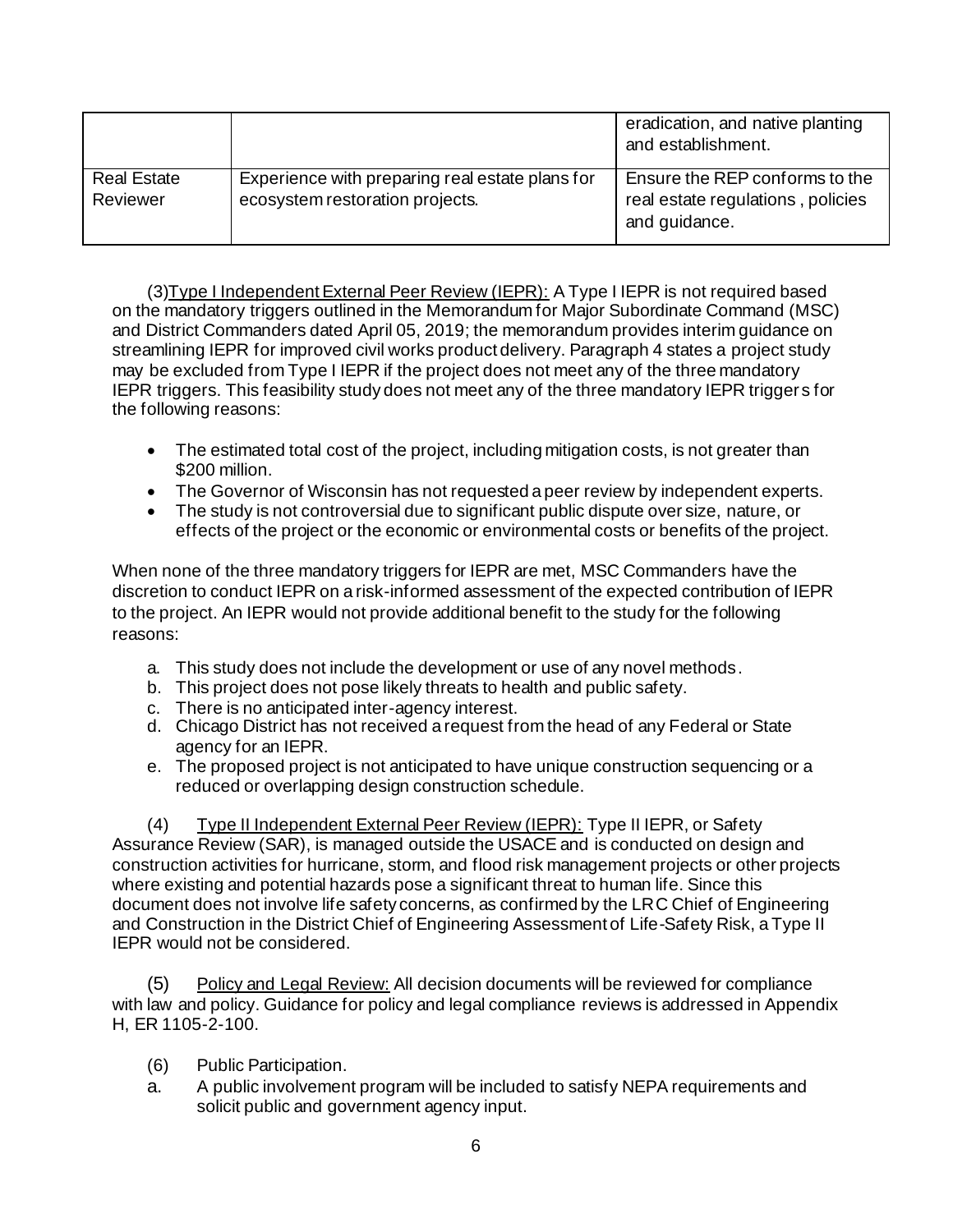- b. The District shall contact agencies with regulatory review for coordination as required by applicable laws and procedures.
- c. The District will review comments resulting from public and agency review, and will provide the ATR team copies of public and agency comments and responses.
- 3. **MODEL CERTIFICATION OR APPROVAL.** The following models may be used to develop the decision documents:

| <b>Table 3a. Planning Models</b>                                                                          |                                                                                                                                                                                                                                                                                                                                                                                                                                                                                                                                                                                                                                                                                                                                                                                                                                                                                                                                                                                                                  |                                                               |  |
|-----------------------------------------------------------------------------------------------------------|------------------------------------------------------------------------------------------------------------------------------------------------------------------------------------------------------------------------------------------------------------------------------------------------------------------------------------------------------------------------------------------------------------------------------------------------------------------------------------------------------------------------------------------------------------------------------------------------------------------------------------------------------------------------------------------------------------------------------------------------------------------------------------------------------------------------------------------------------------------------------------------------------------------------------------------------------------------------------------------------------------------|---------------------------------------------------------------|--|
| <b>Model Name and</b><br><b>Version</b>                                                                   | <b>Model Description and</b><br><b>How It Will Be Used</b>                                                                                                                                                                                                                                                                                                                                                                                                                                                                                                                                                                                                                                                                                                                                                                                                                                                                                                                                                       | <b>Certification/</b><br>Approval<br><b>Status &amp; Date</b> |  |
| <b>IWR Planning Suite II</b><br>(v2.0.9)                                                                  | <b>IWR Planning Suite assists with plan formulation</b><br>by combining user-defined solutions to planning<br>problems and calculating the effects of each<br>combination, or "plan". The program can assist<br>with plan comparison by conducting cost<br>effectiveness and incremental cost analyses,<br>identifying the plans which are best financial<br>investments, and displaying the effects of each on<br>a range of decision variables.                                                                                                                                                                                                                                                                                                                                                                                                                                                                                                                                                                | Certified &<br><b>Approved May</b><br>31, 2018                |  |
| <b>Floristic Quality</b><br>Assessment (FQA)<br>Coefficients of<br>Conservatism for the<br>Chicago Region | This assessment tool was designed to be used as<br>an all-inclusive method for assessing the quality of<br>plant communities. The FQI was originally<br>developed for the Chicago Region, but has since<br>been developed for regions and states throughout<br>North America. This method assesses the<br>sensitivity of individual plant species that inhabit<br>an area. Each native species is assigned a<br>coefficient of conservatism ranging from "0 to 10,<br>with "0" assigned to species that are highly<br>tolerant to disturbance and are considered general<br>in their habitat distribution and "10" assigned to<br>species with a very low tolerance to disturbance<br>and displaying a very specific relationship to a<br>certain habitat type. This model will be used to<br>assess the ecological value of the existing site<br>condition, determine whether there is a need for<br>mitigation, and evaluate proposed mitigation<br>measures, based on the function of the plant<br>community. | Certified &<br>Approved<br>March 7, 2017                      |  |
| <b>Qualitative Habitat</b><br><b>Evaluation Index</b><br>(QHEI)                                           | The QHEI in flowing waters was originally<br>developed by the Ohio EPA as an index of macro-<br>habitat quality of streams in Ohio and associated<br>ecoregions. The QHEI was designed to provide a                                                                                                                                                                                                                                                                                                                                                                                                                                                                                                                                                                                                                                                                                                                                                                                                              | Certified &<br>Approved                                       |  |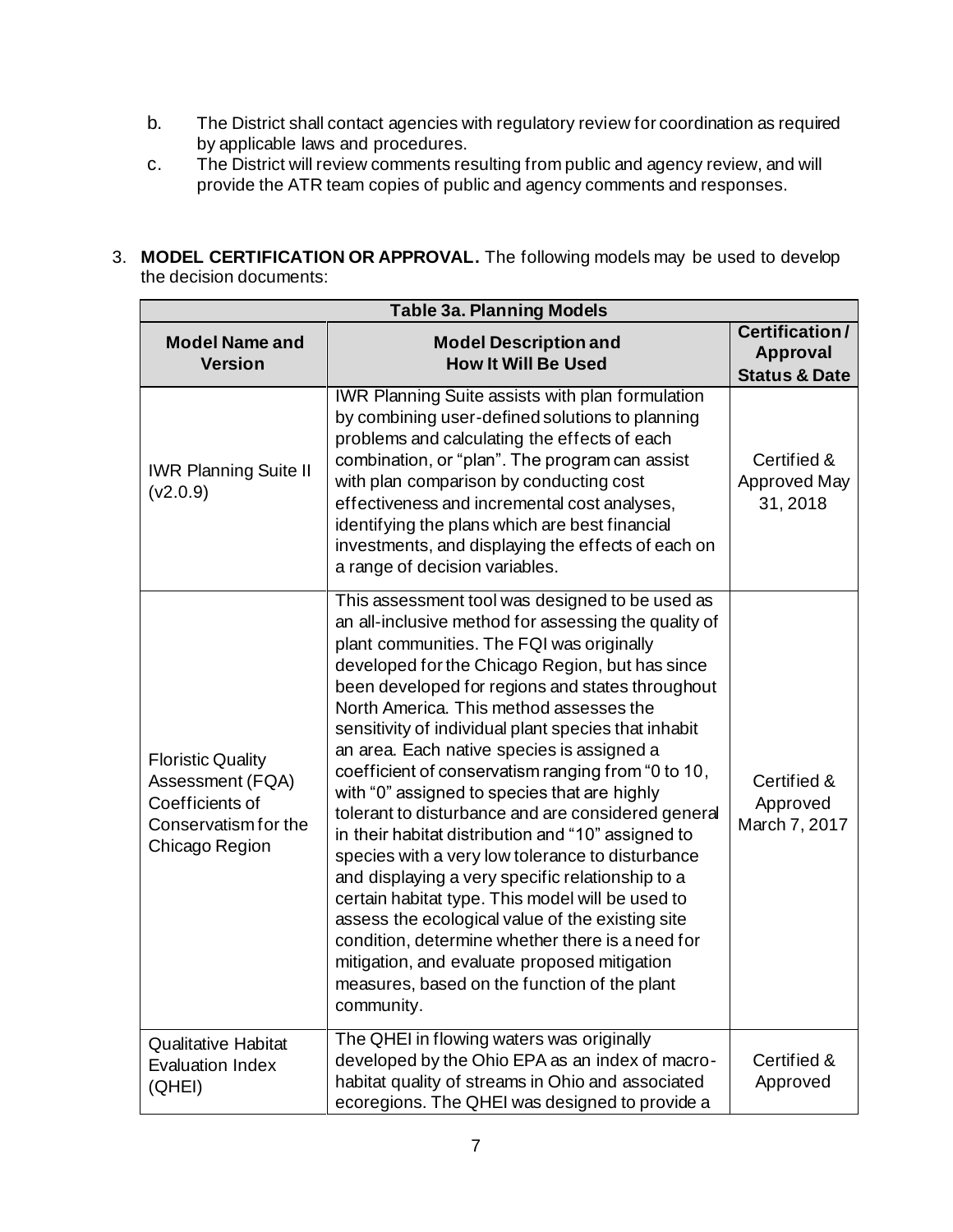| <b>Table 3a. Planning Models</b>        |                                                                                                                                                                                                                                                                                                                                                                                                                                                                                                                                                                                                                                                                                                                                                                                                                                                                                                                                                                                      |                                                               |  |
|-----------------------------------------|--------------------------------------------------------------------------------------------------------------------------------------------------------------------------------------------------------------------------------------------------------------------------------------------------------------------------------------------------------------------------------------------------------------------------------------------------------------------------------------------------------------------------------------------------------------------------------------------------------------------------------------------------------------------------------------------------------------------------------------------------------------------------------------------------------------------------------------------------------------------------------------------------------------------------------------------------------------------------------------|---------------------------------------------------------------|--|
| <b>Model Name and</b><br><b>Version</b> | <b>Model Description and</b><br><b>How It Will Be Used</b>                                                                                                                                                                                                                                                                                                                                                                                                                                                                                                                                                                                                                                                                                                                                                                                                                                                                                                                           | Certification/<br><b>Approval</b><br><b>Status &amp; Date</b> |  |
|                                         | measure of habitat that generally corresponds to<br>the physical and chemical characteristics which<br>influences the presence and abundance of stream<br>fishes, and which are generally important to other<br>aquatic life (e.g., invertebrates). The author<br>described the goal of the QHEI as "filling a gap<br>between completely subjective habitat descriptions<br>and more labor intensive Habitat Suitability Indices<br>developed for each species in a fish community."<br>As a macro-scale approach, the QHEI measures<br>emergent properties of habitat (e.g., sinuosity,<br>pool/riffle development, bank erosion) rather than<br>the individual factors which shape these<br>characteristics (e.g., current velocity, depth).                                                                                                                                                                                                                                       | December 11,<br>2014                                          |  |
|                                         | The QHEI is a rapid, index-based, community-<br>focused, ecological assessment. Calculation of the<br>index is based on field observations and scoring of<br>reach-scale habitat metrics organized under<br>substrate quality, riffle-pool quality, bank and<br>riparian quality, channel morphology development,<br>and instream cover. Local stream gradient is<br>scored using topographic maps. Each metric<br>contains submetrics - for instance, the "channel<br>morphology" metric is scored based on sinuosity,<br>development, channelization, and stability. The<br>metrics are individually scored and then<br>summarized to provide the total QHEI site score,<br>with a maximum possible score of 100. The QHEI<br>model is extensively used within Ohio and suitable<br>for other ecoregions including the South Branch of<br>the Pike River in Kenosha County, Wisconsin,<br>generally for the purposes of biological monitoring<br>or determining stream impairment. |                                                               |  |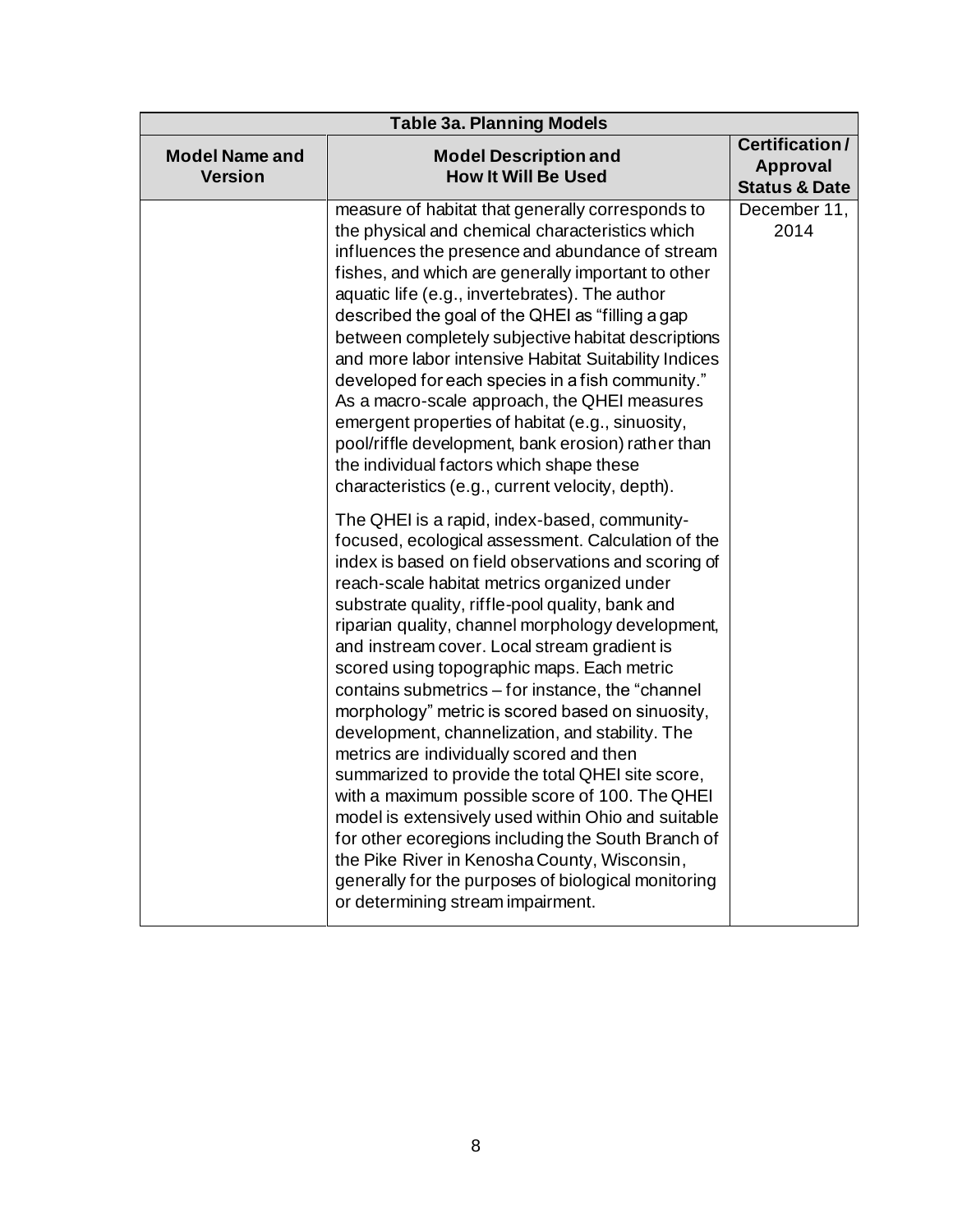| <b>Table 3b. Engineering Models</b>      |                                                                                                                                                                                                                                                                                                                                                                                                                                                                               |                                                 |  |
|------------------------------------------|-------------------------------------------------------------------------------------------------------------------------------------------------------------------------------------------------------------------------------------------------------------------------------------------------------------------------------------------------------------------------------------------------------------------------------------------------------------------------------|-------------------------------------------------|--|
| <b>Model Name and Version</b>            | <b>Model Description and</b><br><b>How It Will Be Used</b>                                                                                                                                                                                                                                                                                                                                                                                                                    | <b>Approval</b><br><b>Status</b>                |  |
| <b>HEC-RAS (v5.0.7)</b>                  | HEC-RAS is a hydraulic model developed by the<br>Hydrologic Engineering Center. The program is<br>designed to perform one and two-dimensional<br>steady and unsteady flow calculations as well as<br>sediment transport and water quality modeling.<br>It will be used to evaluate the hydraulic impacts<br>of the project on the study reach.                                                                                                                                | Certified &<br>Approved<br>September 9,<br>2013 |  |
| <b>HSPF</b>                              | Hydrologic Simulation Program-Fortran (HSPF)<br>is a hydrologic model developed by the U.S.<br>Environmental Protection Agency (EPA). The<br>program is designed to perform continuous<br>simulation of hydrologic processes. SEWPRC<br>used this for the hydrologic modeling of the Pike<br>River watershed.                                                                                                                                                                 | Certified &<br>Approved<br>September 9,<br>2013 |  |
| HEC-HMS (v4.5)                           | The Hydrologic Modeling System (HEC-HMS) is<br>a hydrological model developed by the<br>Hydrologic Engineering Center. The program is<br>designed to perform watershed-scale hydrologic<br>rainfall runoff computations and flood routing. It<br>may be used for further evaluation of the<br>hydrology of the Pike River watershed and<br>determine flows for evaluation in the hydraulic<br>model.                                                                          | Certified &<br>Approved<br>September 9,<br>2013 |  |
| HEC-SSP $(v2.2)$                         | HEC-SSP is a computational software that was<br>developed by the Hydrologic Engineering<br>Center. The program is used to perform<br>statistical analyses of hydrologic data,<br>particularly of flood flow frequency analysis. It<br>may be used to perform flood frequency<br>analysis on the Pike River to determine<br>frequency flows for evaluation in the hydraulic<br>model.                                                                                          | Certified &<br>Approved<br>September 9,<br>2013 |  |
| <b>GEOSLOPE GeoStudio</b><br>2020 10.2.1 | GEOSLOPE computes the factor of safety of<br>earth and rock slopes. SLOPE/W can effectively<br>analyze both simple and complex problems for a<br>variety of slip surface shapes, pore-water<br>pressure conditions, soil properties, analysis<br>methods and loading conditions. Using limit<br>equilibrium, SLOPE/W can model<br>heterogeneous soil types, complex stratigraphic<br>and slip surface geometry, and variable pore-<br>water pressure conditions using a large | Certified &<br>Approved                         |  |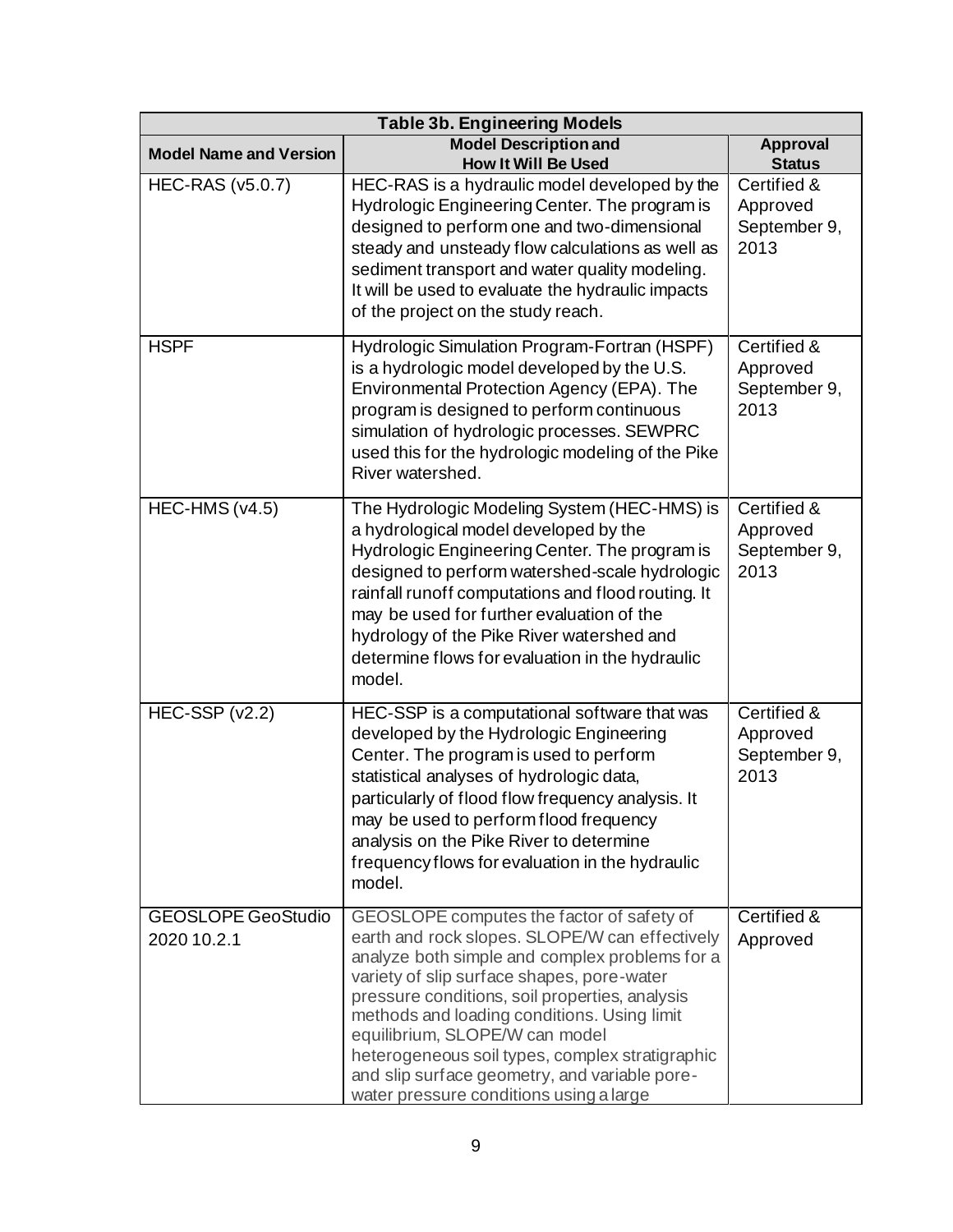| selection of soil models. Analyses can be<br>performed using deterministic or probabilistic<br>input parameters. Stresses computed by a finite<br>element stress analysis may be used in addition<br>to the limit equilibrium computations for the most<br>complete slope stability analysis available. With<br>this comprehensive range of features,<br>SLOPE/W can be used to analyze almost any<br>slope stability problem you will encounter in your<br>geotechnical, civil, and mining engineering<br>projects. |  |
|----------------------------------------------------------------------------------------------------------------------------------------------------------------------------------------------------------------------------------------------------------------------------------------------------------------------------------------------------------------------------------------------------------------------------------------------------------------------------------------------------------------------|--|
| It will be used to analyze proposed stream<br>slopes for acceptable factors of safety.                                                                                                                                                                                                                                                                                                                                                                                                                               |  |

4. **REVIEW SCHEDULE AND BUDGET.** The schedule and budgets for reviews are shown in below table.

| <b>Table 3. Product and Review Schedule</b>                                                             |                                      |                   |                        |             |
|---------------------------------------------------------------------------------------------------------|--------------------------------------|-------------------|------------------------|-------------|
| Product(s) to undergo<br><b>Review</b>                                                                  | <b>Review Level</b>                  | <b>Start Date</b> | <b>Finish Date</b>     | Budget (\$) |
| <b>Draft Detailed Project</b><br>Report and Integrated<br><b>Environmental Assessment</b><br>(DPR & EA) | <b>District Quality</b><br>Control   | 12 JUL 2021*      | 25 JUL<br>2021*        | \$10K       |
| Draft DPR & EA                                                                                          | Agency<br><b>Technical</b><br>Review | 26 JUL 2021*      | 30 Nov<br>2021*        | \$29K       |
| Draft DPR & EA                                                                                          | Policy and<br>Legal Review<br>(LRC)  | 30 AUG 2021*      | 5 SEP 2021*            | \$5K        |
| Draft DPR & EA                                                                                          | Public and<br>Agency<br>Review       | 13 SEP 2021*      | <b>12 OCT</b><br>2021* | N/A         |
| Final DPR & EA                                                                                          | <b>District Quality</b><br>Control   | 25 OCT 2021*      | 7 NOV 2021*            | \$5K        |
| Final DPR & EA                                                                                          | Policy and<br>Legal Review           | 22 NOV 2021*      | <b>28 NOV</b><br>2021* | \$5K        |
| *Scheduled dates are tentative and may be updated as the project progresses.                            |                                      |                   |                        |             |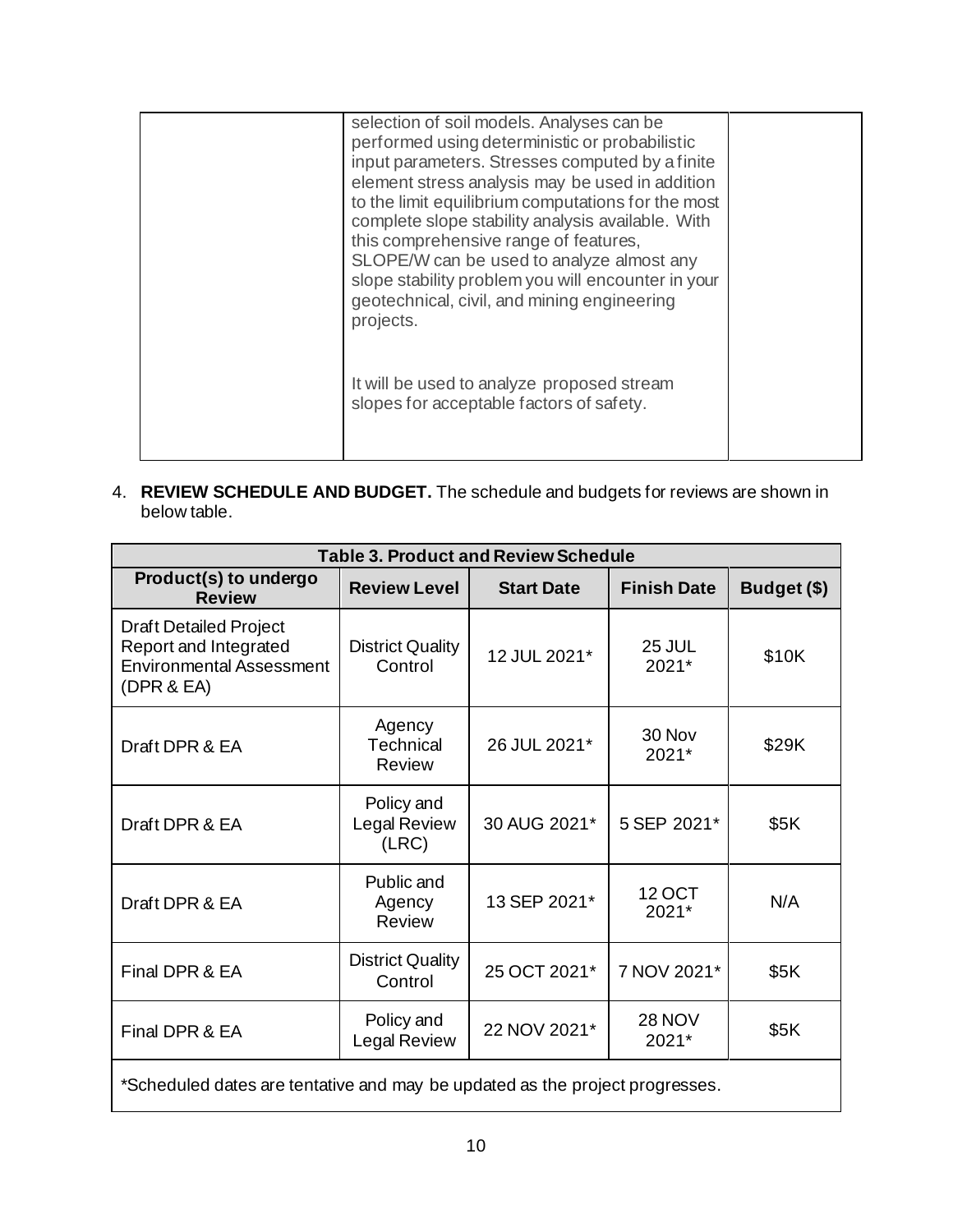### **ATTACHMENT 1 – Contacts**

| <b>Function</b>                                                | <b>Name</b>               | <b>Phone</b>       | <b>Office</b> | E-Mail                                |
|----------------------------------------------------------------|---------------------------|--------------------|---------------|---------------------------------------|
| <b>RMO Contact</b>                                             | Daniel<br>Linkowski       | 513-684-3598       | CELRD-PDS-P   | Daniel.P.Linkowski@usace.army.<br>mil |
| MSC Contact -<br><b>District Support</b><br>Program<br>Manager | Matthew<br><b>Burkett</b> | $(513) 684 - 2049$ | CELRD-PD-S    | Matthew.S.Burkett@usace.army.<br>mil  |

| <b>PROJECT DELIVERY TEAM</b>     |                       |              |                    |  |
|----------------------------------|-----------------------|--------------|--------------------|--|
| <b>Function/Discipline</b>       | <b>Name</b>           | <b>Phone</b> | <b>Office</b>      |  |
| <b>Project Manager</b>           | Nicole Toth           | 312-846-5517 | <b>CELRC-PDP-S</b> |  |
| <b>Lead Planner</b>              | <b>Beth Adler</b>     | 312-846-5525 | CELRC-PDB-M        |  |
| <b>Biologist/NEPA Compliance</b> | Shawna Herleth-King   | 312-846-5407 | <b>CELRC-PDB-R</b> |  |
| Reviewer/Fish Biologist          | Frank Veraldi         | 312-846-5589 | CELRC-PDB-R        |  |
| Archaeologist                    | <b>Ashley Dailide</b> | 312-846-5581 | <b>CELRC-PDB-R</b> |  |
| <b>Engineering Tech (GIS)</b>    | Adam Karr             | 312-846-5413 | <b>CELRC-ENG-S</b> |  |
| <b>Hydraulic Engineer</b>        | Samantha Carlstrom    | 312-846-5354 | <b>CELRC-ENG-H</b> |  |
| <b>Environmental Engineer</b>    | Jennifer Miller       | 312-846-5505 | CELRC-ENG-H        |  |
| <b>Civil Engineer</b>            | Matt Lindeen          | 312-846-5492 | CELRC-ENG-C        |  |
| <b>Cost Engineer</b>             | Dave Druzbicki        | 312-846-5433 | CELRC-ENG-C        |  |
| <b>Geotechnical Engineer</b>     | Mike Haefeli          | 312-846-5335 | CELRC-ENG-G        |  |
| <b>Real Estate</b>               | Jessica Harbert       | 313-226-7504 | <b>CELRE-RE</b>    |  |

| <b>DISTRICT QUALITY CONTRAL (DQC) TEAM</b> |                       |              |                    |  |  |
|--------------------------------------------|-----------------------|--------------|--------------------|--|--|
| <b>Function/Discipline</b>                 | <b>Name</b>           | <b>Phone</b> | <b>Office</b>      |  |  |
| Plan Formulation/NEPA<br>Compliance        | Frank Veraldi         | 312-846-5589 | <b>CELRC-PDB-R</b> |  |  |
| <b>Environmental Engineering</b>           | Casey Pittman         | 312-846-5506 | <b>CELRC-ENG-H</b> |  |  |
| Hydrology & Hydraulics                     | <b>Kristine Meyer</b> | 312-846-5510 | <b>CELRC-ENG-H</b> |  |  |
| Civil Engineering                          | Laura Vanden Berg     | 312-846-5403 | CELRC-ENG-C        |  |  |
| <b>Cost Engineering</b>                    | <b>Witold Kluza</b>   | 312-846-5425 | CELRC-ENG-C        |  |  |

| <b>AGENCY TECHNICAL REVIEW (ATR) TEAM*</b>                                                                                                                  |             |              |                  |  |  |
|-------------------------------------------------------------------------------------------------------------------------------------------------------------|-------------|--------------|------------------|--|--|
| <b>Function/Discipline</b>                                                                                                                                  | <b>Name</b> | <b>Phone</b> | <b>Office</b>    |  |  |
| <b>ATR Lead</b>                                                                                                                                             | Craig Evans | 651-290-5594 | CEMVP-RPEDN-PD-F |  |  |
| <b>Planning Review</b>                                                                                                                                      | TBD         |              |                  |  |  |
| <b>NEPA Review</b>                                                                                                                                          | TBD         |              |                  |  |  |
| <b>Technical Design Reviewer</b>                                                                                                                            | TBD         |              |                  |  |  |
| Hydrology and Hydraulic<br><b>Engineering and Climate</b>                                                                                                   | TBD         |              |                  |  |  |
| <b>Cost Engineering Reviewer</b>                                                                                                                            | <b>TBD</b>  |              |                  |  |  |
| <b>Real Estate Reviewer</b>                                                                                                                                 | TBD         |              |                  |  |  |
| The District has coordinated with the appropriate PCX to determine the ATR Lead. The ATR Lead will<br>compose the ATR Team sooner to when ATR is scheduled. |             |              |                  |  |  |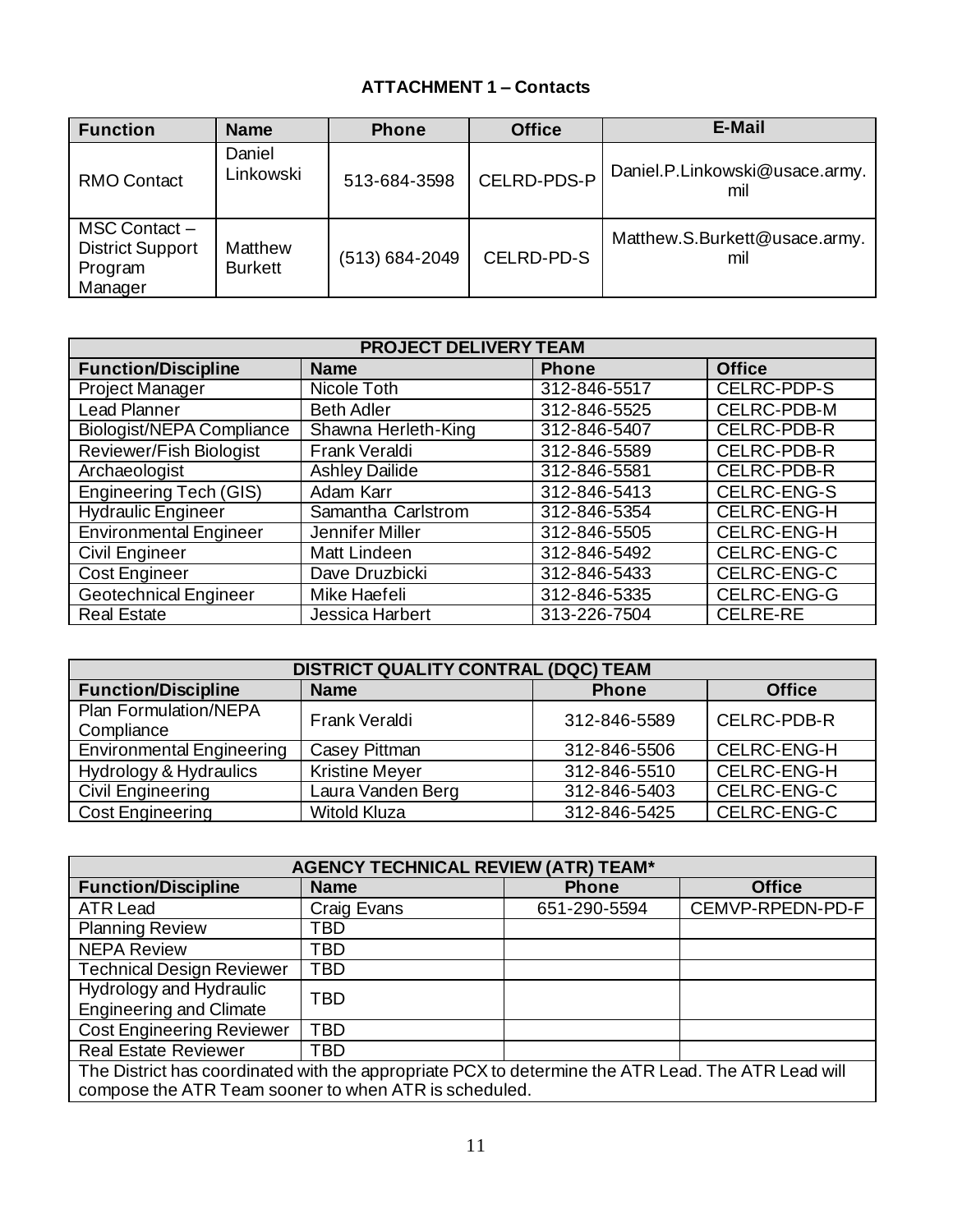| MSC / Policy and Legal Compliance Review Team           |               |              |                    |  |  |
|---------------------------------------------------------|---------------|--------------|--------------------|--|--|
| <b>Function/Discipline</b>                              | <b>Name</b>   | <b>Phone</b> | <b>Office</b>      |  |  |
| <b>District Counsel</b>                                 | Kim Sabo      | 312-846-5350 | <b>CELRC-GAC</b>   |  |  |
| Chief, Environmental<br><b>Formulation and Analysis</b> | Gene Fleming  | 312-846-5585 | <b>CELRC-PMB-R</b> |  |  |
| <b>Planning Branch Chief</b>                            | Sue Davis     | 312-846-5580 | <b>CELRC-PDB</b>   |  |  |
| Chief, Economic<br><b>Formulation Section</b>           | Dave Handwerk | 312-846-5455 | CELRC-PDB-M        |  |  |